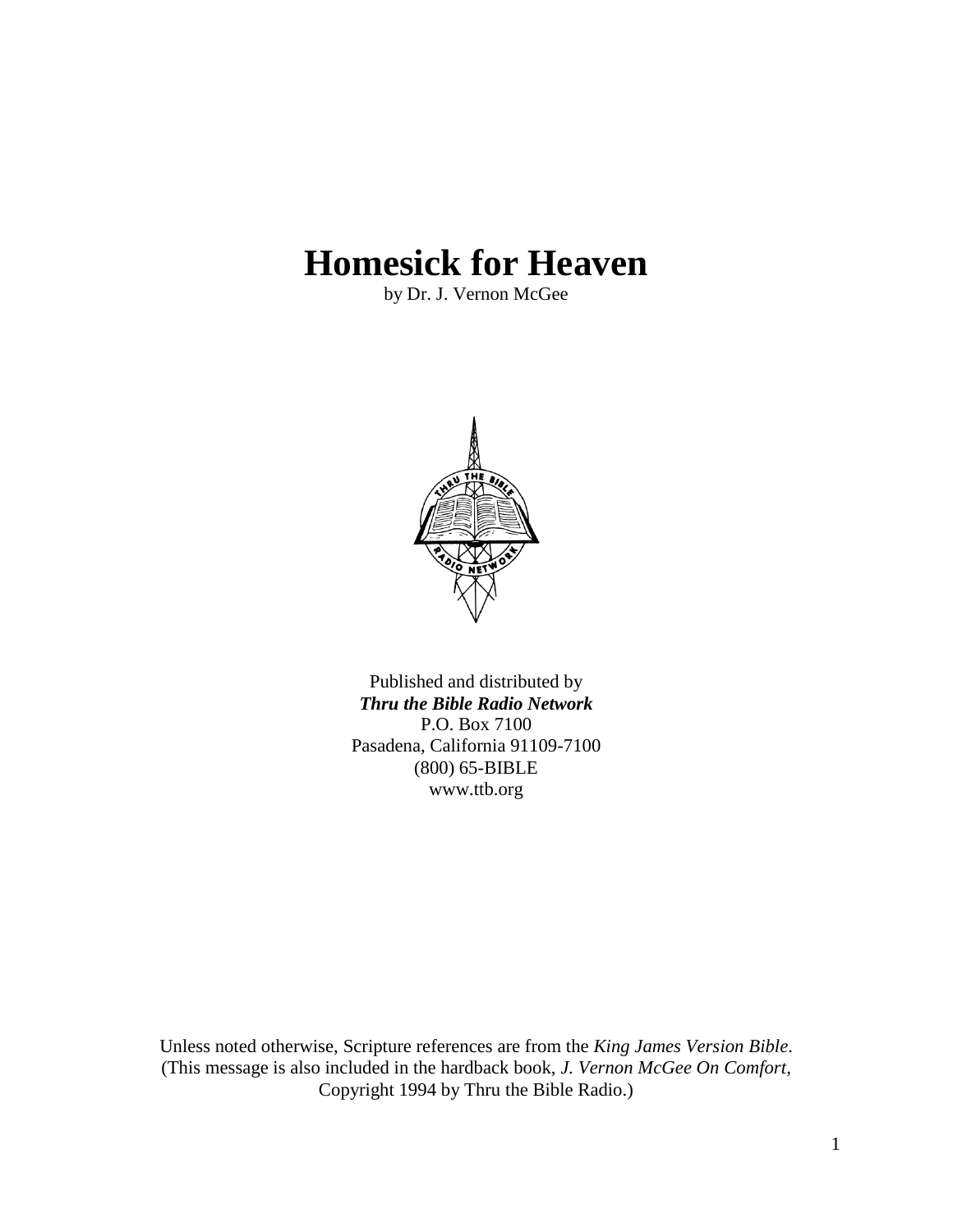*Being therefore always of good courage, and knowing that, whilst we are at home in the body, we are absent from the Lord (for we walk by faith, not by sight); we are of good courage, I say, and are willing rather to be absent from the body, and to be at home with the Lord.* (2 Corinthians 5:6-8, AMERICAN STANDARD VERSION)

Well, where is this home, and what is this home like? We are going to stand on the fringe and peer over the wall into a vast domain; we are going to look out upon the rolling waves of a seemingly endless sea concerning this subject of heaven. We're told here that we are to be "at home with the Lord." This is one of the lovely expressions – and Scripture is filled with these lovely expressions – that speak of the eternal state of the believer, "at home with the Lord."

Now this fifth chapter of 2 Corinthians is one of the highlights of the Word of God. It is of paramount importance to the careful student of the Bible. There are many different subjects presented here which are arresting, intriguing, and impressive.

The interesting thing is that for some of them no conclusion is reached. A problem is stated but not adequately answered – or perhaps not answered to our satisfaction. For instance, the apostle Paul writes, "For we know that if our earthly house of this tabernacle were dissolved, we have a building of God, an house not made with hands, eternal in the heavens" (2 Corinthians 5:1). Does he mean there is a temporary body given to us when we leave this earth, before we receive our new body? There are many expositors who take that position.

Then we are told about the judgment seat of Christ. "For we must all appear before the judgment seat of Christ; that every one may receive the things done in his body, according to that he hath done, whether it be good or bad" (2 Corinthians 5:10). There has always been a question about how much of our Christian life is going to be exposed at this judgment. I have always felt that it will be put on the screen like a motion picture and that no detail will be left out. But this concept could be entirely wrong.

Then in 2 Corinthians 5:17 we learn that if we are in Christ, we are a new creation: "Therefore if any man be in Christ, he is a new creature: old things are passed away; behold, all things are become new." How much is involved in that?

Then God opens up the great subject of reconciliation:

*And all things are of God, who hath reconciled us to himself by Jesus Christ, and hath given to us the ministry of reconciliation; to wit, that God was in Christ, reconciling the world unto himself, not imputing their trespasses unto them; and hath committed unto us the word of reconciliation.* (2 Corinthians 5:18, 19)

I do not think anyone has been able to probe the depths of that great theme. Finally, we are told that we are ambassadors:

## *Now then we are ambassadors for Christ, as though God did beseech you by us: we pray you in Christ's stead, be ye reconciled to God.* (2 Corinthians 5:20)

What is involved in being an ambassador for Christ? We know some things, but there are other things we apparently do not know.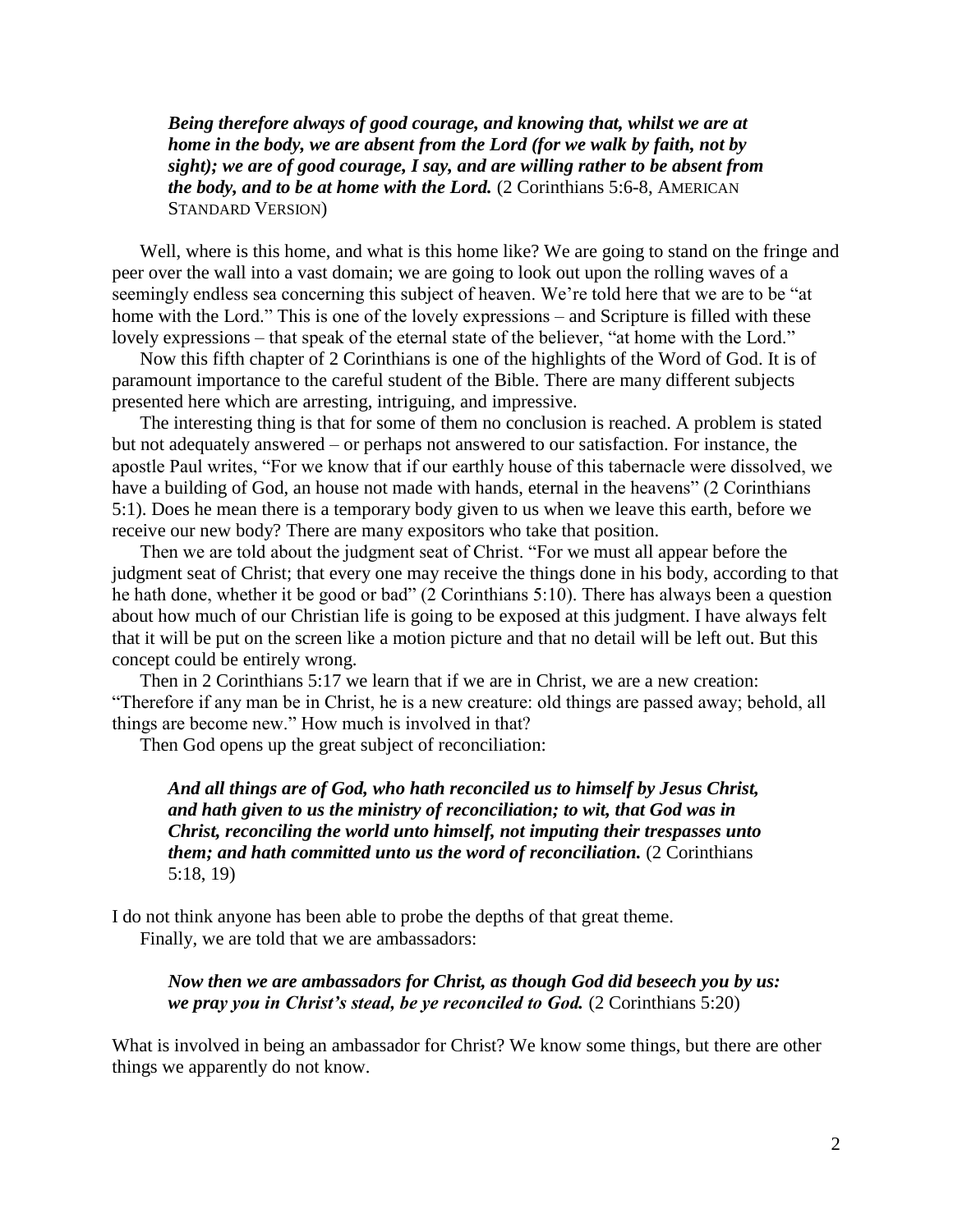#### **Heaven – Where is It?**

Now for this message we are going to restrict ourselves to one of these suggestive subjects – that is, it will not be adequate nor will it be all-comprehensive, only suggestive.

We are told here, as we are told elsewhere in the Word of God, that there is a heaven out in space. This is a revelation found in the New Testament.

Heaven is not the hope of the Old Testament. As far as I can tell from the Old Testament, God never told anyone that He was going to remove them from this earth to a place out yonder that we call heaven. He did say that our earth would become the Kingdom of Heaven, and I understand this to be the full and adequate meaning of that expression.

"The Kingdom of Heaven" is a progressive term, I grant that, but its final fruition will be the establishment of God's kingdom on this earth, and that means this earth will become heaven or a portion of God's heaven. Now that was the hope of the Old Testament, but it's not the hope of the New Testament.

The first mention of God taking a group of people from this earth out into space is when our Lord introduced the subject in the Upper Room. This One who had been the carpenter of Nazareth down here, said to His own,

# *… I go to prepare a place for you. And if I go and prepare a place for you, I will come again, and receive you unto myself; that where I am, there ye may be also.* (John 14:2, 3)

And Paul, banking on that statement, wrote that to be absent from the body is to be at home with the Lord.

Now what about this place? Paul confirmed its existence, but the only description I can find of it is in the twenty-first chapter of the Book of Revelation. Therefore, we will have to go there to get the description of this wonderful place where we are to be at home.

We should note that our knowledge of it brings courage and comfort to the heart, and I am sure that one of the reasons so many of God's people have become discouraged along life's pathway is because they've lost sight of the place where they are going. If you've read John Bunyan's Pilgrim's Progress (which, by the way, was Bunyan's masterful expression of his own experience) you will find that this man Christian, though he went down into the Slough of Despond or went down into Doubting Prison, always could come out and face the future and move upward on the pilgrim pathway because, as he says, "I am on the way to the Celestial City."

Many of God's children are so wrapped up in this world today, like a kitty in a ball of yarn, that they have lost sight of the fact that we are pilgrims and strangers down here. They do not realize that to look forward to the Celestial City brings courage and comfort to the heart in our day.

Now we want to turn to chapter 21 of the Book of Revelation. And as we do, we want to see the description that is given here. We find that there are two features we want to develop at this time:

First is the *top*ography of heaven. And second is the *typ*ography of heaven. These are the two themes: the topography of heaven and the typography of heaven.

Now when we speak of the topography of heaven, we mean that it is a place, a material place, if you please. I do not know why the notion has arisen that the difference between that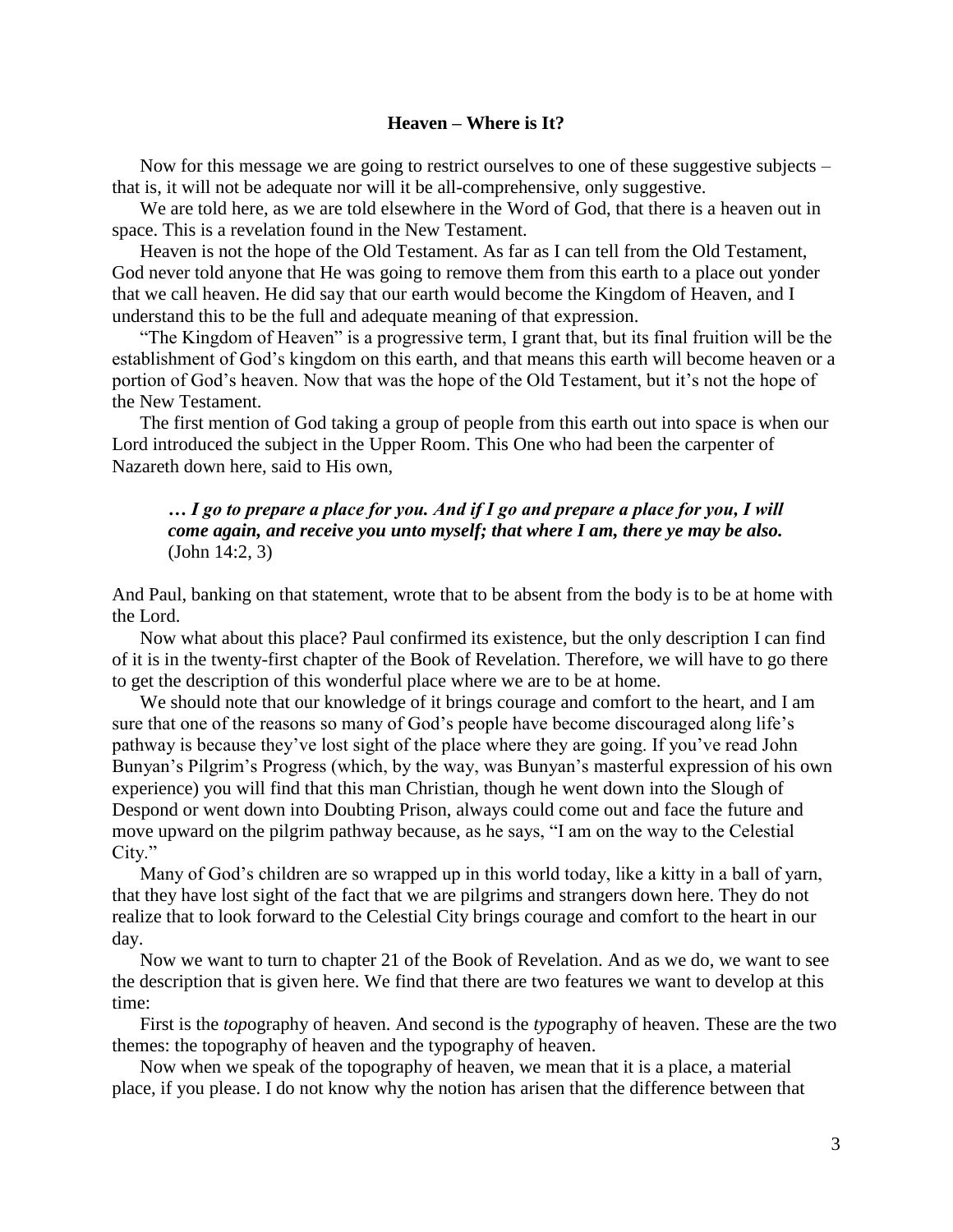which is spiritual and that which is carnal is that the carnal is material, something which you can see, and that the spiritual is something you can't see and has no physical qualities whatsoever. That is not true. Actually, some of the most carnal things in this world are things you can't see. Hate and covetousness are works of the flesh, but they are just as much in the unseen realm as love and unselfishness, which are the fruit of the Spirit.

On the other hand, a thing does not have to be out yonder in space with no tangible substance in order to be spiritual, my beloved. Heaven is a good example of this because it is a place with three dimensions: it has height, it has width, it has depth – all of these things. Yet it is in the realm of the spirit.

Notice the description of heaven that is given. And may I say again – I continually repeat it – that the interpretations I am giving you are only suggestions. Yet I trust if you have become discouraged, or perhaps you have not yet begun the pilgrim pathway to this city, that you will be encouraged by what is given here.

#### *And I saw a new heaven and a new earth: for the first heaven and the first earth were passed away; and there was no more sea.* (Revelation 21:1)

This tells us that there will come into existence a new heaven and a new earth. God is trading in this model on a new one, one that will be absolutely, of course, free of sin. And the only change that is called to our attention is the fact that there will be no sea. What a great change that will be!

Now we in Los Angeles are thankful for the ocean. If you do not see why, then take a trip 200 miles to the east or go to Chicago, and you'll see why the ocean is such a valuable asset here on the West Coast.

But can you conceive of this earth without any ocean, that which occupies three-fourths of the globe's surface? If now we had all that space, what a tremendous population could be put here – and will be put here in the eternal ages. Not only that, just think of the parking space we're going to have when we get rid of the ocean! "No more sea" is the one radical change we are told about. Then God moves on and tells about something else that will be new.

Up to this point heaven has been mentioned many times in Scripture, but never described. Our Lord said He was going to prepare a place for us in it; Paul wrote about being homesick for it and wanting to go there; and now it comes into view for the first time. I think it's already in existence, but I don't think we're going to see it until eternity begins; that is, until we have the new heaven and a new earth.

Now will you notice what he says,

## *And I John saw the holy city, new Jerusalem, coming down from God out of heaven, prepared as a bride adorned for her husband.* (Revelation 21:2)

It is a holy city and it's holy because there is no sin there at all. Those who are there are clothed in the righteousness of Christ. They are in Him; they're His bride, and that's the reason it's a holy city. It is the New Jerusalem, because it's in contrast to an earthly Jerusalem.

And then the loveliest thing of all is said concerning it: this city is as a bride adorned for her husband. Now I can't think of any figure of speech that's more adequate than that, "as a bride adorned for her husband."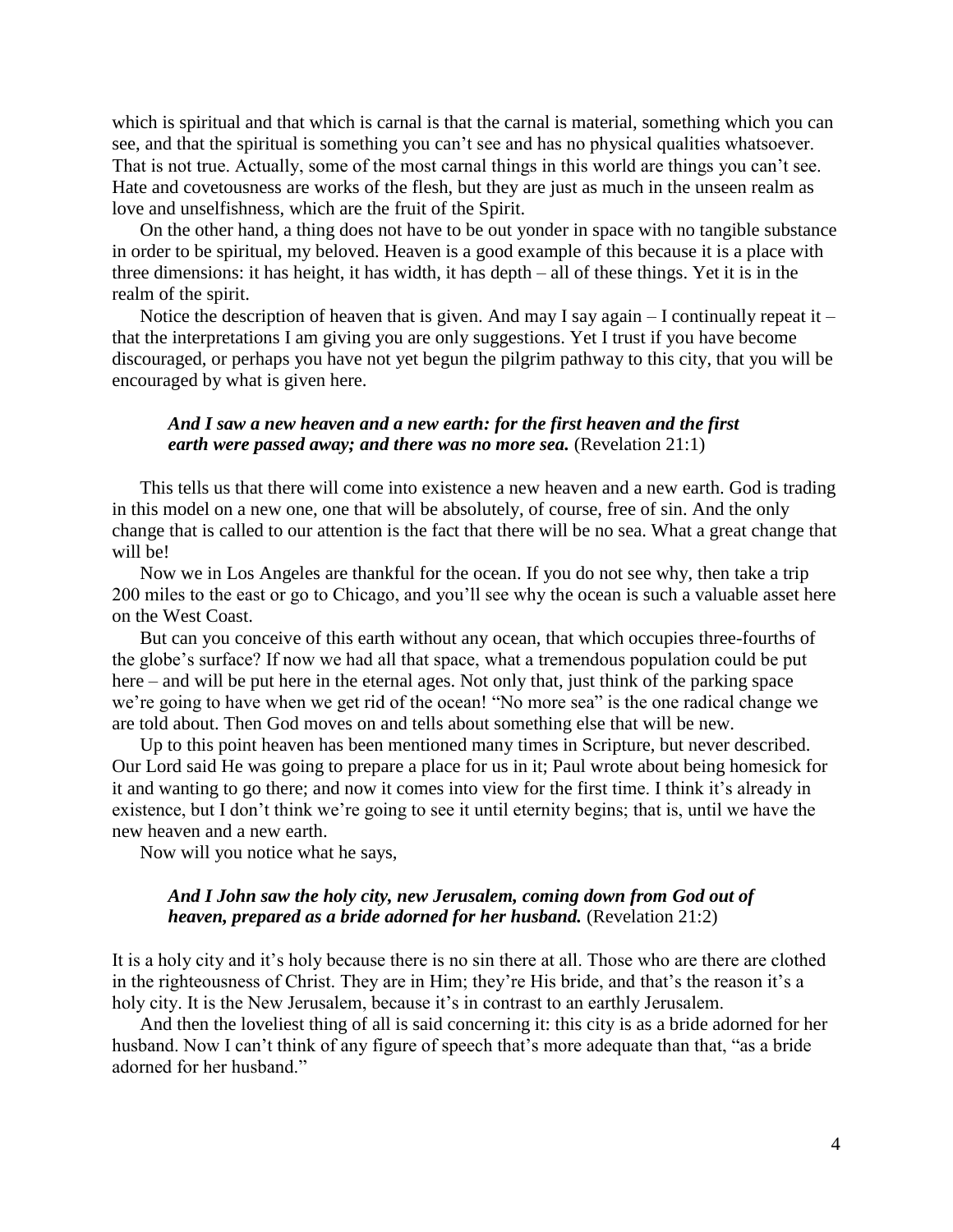It has been my privilege in my ministry to have about 200 couples stand before me to be married. And I must confess that I still enjoy standing down in front with the bridegroom. I want to say he is generally not much to look at, but I stand with him and both of us together are probably not much to look at.

But as we stand there, I always look in anticipation – not as he does of course – but I look in anticipation to see the bride. And I want to say as I've seen them come down the aisle, and I'm prepared to make this statement and stand by it, I have never yet seen an ugly bride. Every one that I have seen has been beautiful and some of them absolutely ravishing, but they are all beautiful.

Now you say, "The trouble with you, Preacher, is that you're getting in your dotage and you're becoming just a little sentimental." And in case you think I'm becoming sentimental, I want to say that I have seen these girls, many of them, before they got married. In fact, I've been at the rehearsal when they had these curlers on. And I want to tell you that beauty was not the way to speak of them. And then I want to say I've seen them after they've been married. And you can't always say they're beautiful. But for some reason, God permits every girl to be beautiful on her wedding day. Yes, He does. I've never seen it fail.

Now, my beloved, I think this is the loveliest thing that can be said about the New Jerusalem. This city is a thing of beauty; it is as a bride adorned for her husband. After all, the church is the bride of Christ and is coming with the Bridegroom. This is certainly an adequate picture of it.

#### **Topography**

Now I want you to look at the topography of this city, and it's given to us here. It comes down, we're told, from God out of heaven. It comes down into space, but we are not told it comes *to* the earth. There are some very fine expositors today who take the position that it comes to this earth. I personally believe that it stays in space. And we're told,

# *And the city lieth foursquare, and the length is as large as the breadth: and he measured the city with the reed, twelve thousand furlongs. The length and the breadth and the height of it are equal.* (Revelation 21:16)

Two facts are evident from this passage: it comes down out of heaven, and it is not stated that it comes to the earth. The passage of Scripture leaves the city hanging in mid air. That is the dilemma many expositors seek to avoid, but why not leave the city in mid air? Is there anything incongruous about a civilization in space?

When I first wrote this theory and it appeared in print, it was really out of keeping with our limited knowledge of space during those years. However, today a rendezvous in space is not something strange at all.

We are told that this city lies foursquare, that it is approximately 1500 miles on each side. There are expositors today who think the city is shaped as a cube. There are others who think of it shaped as a pyramid. Candidly, I would say that either one of these would be rather awkward out in space. I don't mean to say it would be impossible, but I've always felt that there might be some other explanation.

Now what I am going to say is only a theory – please keep that in mind.

The measurements of the city have given rise to all sorts of conceptions as to the size and shape of the city. First of all, notice the size of the city: twelve thousand furlongs are given as the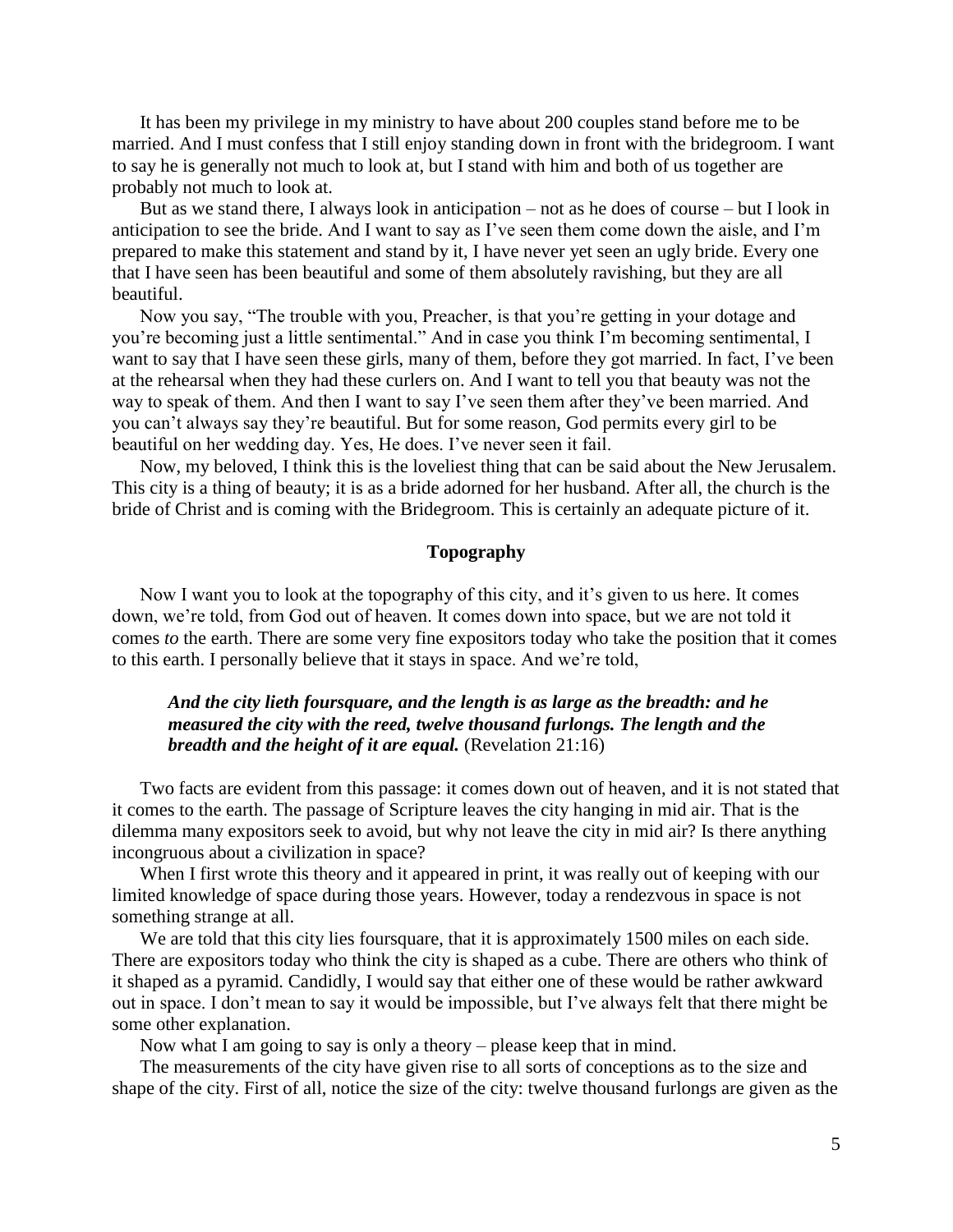measurement of each side and of its height. It is 12,000 stadia in the text, which means about 1500 miles.

Now consider with me the shape of the city. "The city lieth foursquare" is the simple declaration of Scripture. That would seem to indicate that the city is a cube with 1500 miles on a side – that is, 1500 miles long, 1500 miles wide, and 1500 miles high. Students of Scripture interpret these measurements in various geometric figures, for example a cube or pyramid, etc. However it is difficult to conceive of either a cube or a pyramid projected out in space. We are accustomed to think of a sphere hanging in space because that is the general shape of heavenly bodies. Yet it is definitely stated that the city is foursquare.



The difficulty resolves when we think of the city as a cube within a crystal-clear sphere. Several times attention is called to the fact that the city is like a crystal-clear stone or crystalclear gold. This emphasis leads us to believe that the city is seen through the crystal. We live on the outside of the planet called earth, but the bride will dwell within the planet called the New Jerusalem. The glory of light streaming through this crystal-clear prism will break up into a polychromed rainbow of breathtaking beauty. The sphere will have the circumference of 8168 miles. The diameter of the moon is about 2160 miles, and that of the New Jerusalem sphere is about 2600 miles; thus the New Jerusalem will be about the size of the moon. And it will be a sphere, as are the other heavenly bodies.

Some folk are interested in going to the moon. Well, I'm going to wait until this one appears in space because this will be my home someday. And I'm very much interested in it since I intend to spend eternity there.

Now I believe this is the reason we're given a description of the street of gold, and it says it's clear gold. Man has perfected through processes of metallurgy, different colors of gold – yellow, green, white gold; but we have yet to see transparent gold. However, the gold of the New Jerusalem is like clear glass. The city is translucent, but the material is gold in contrast to the crystal-clear stone that surrounds the city. Why should it be clear and what difference does it make about the "asphalt" we'll walk on? It's clear because light is coming from the inside out.

I believe that you and I live in a universe that is actually dark. It has "light holders" in it, but space out there is dark and cold. And one day God will push a button, as it were, and just like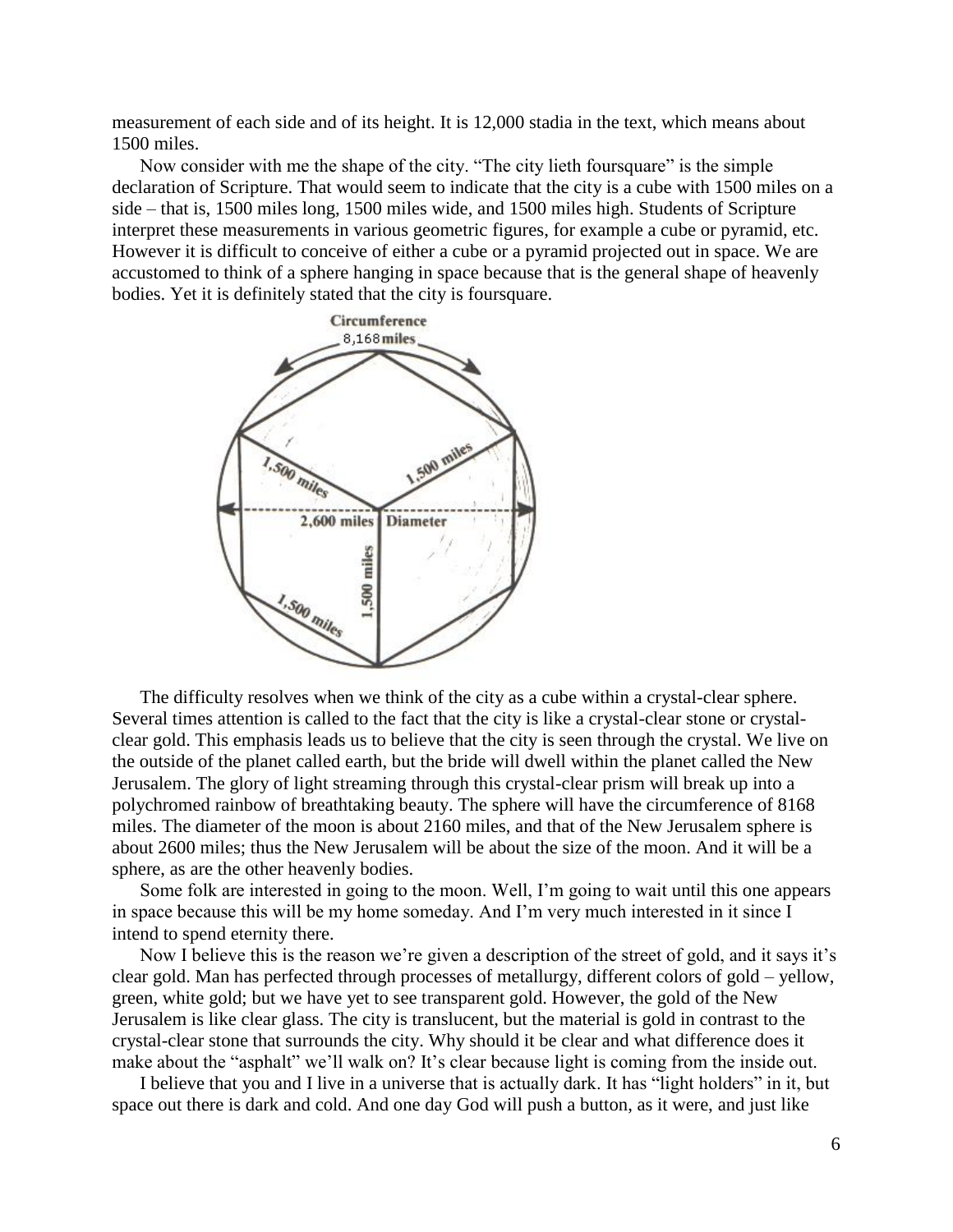you turn off the lights in your home, God will push a button and every sun will go out of existence. He says here,

# *And the city had no need of the sun, neither of the moon, to shine in it: for the glory of God did lighten it, and the Lamb is the light thereof.* (Revelation 21:23)

Our Lord will be in this city, and His light will shine through that twelve-stone foundation. What a thing of beauty! Varied hues and tints form a galaxy of rainbow colors. Look at those twelve stones, each one a different color:

- 1. Jasper (*iaspis*), the diamond, crystal-clear, a reflector of light and color.
- 2. Sapphire (*sappheiros*), blue, as "the body of heaven in its clearness" (Exodus 24:10).
- 3. Chalcedony (*chalkēdōn*), blue or gray agate stone (we don't know the exact color of all of these precious stones).
- 4. Emerald (*smaragdos*), green.
- 5. Sardonyx (*sardonux*), red and white stone.
- 6. Sardius (*sardios*), fiery red.
- 7. Chrysolite (*chrusolithos*), golden yellow.
- 8. Beryl (*bērullos*), sea green.
- 9. Topaz (*topazion*), greenish-yellow.
- 10. Chrysoprasus (*chrusoprasos*), gold-green.
- 11. Jacinth (*huakinthoás*), color of a hyacinth.
- 12. Amethyst (*amethustos*), purple.

The New Jerusalem is a city of light and a city of color. "God is light" and He is there. The light shining from within through the prism of precious stones would give every color and shade of color in the rainbow. Our universe that's rather drab and cold and dark today will really be flooded with light. It will be the most thrilling sight in the world to see Him turn out all the lights and then this one will go on in the new heaven and the new earth!

The New Jerusalem will be a holy place:

*And the nations of them which are saved shall walk in the light of it: and the kings of the earth do bring their glory and honour into it. And the gates of it shall not be shut at all by day: for there shall be no night there. And they shall bring the glory and honour of the nations into it. And there shall in no wise enter into it any thing that defileth, neither whatsoever worketh abomination, or maketh a lie: but they which are written in the Lamb's book of life.* (Revelation 21:24-27)

The nations of the earth will make a trip up here – they'll make a trip in space. The New Jerusalem is the holy of holies of the universe just as there was a holy of holies in the temple. The high priest didn't stay there – he performed his service, then he left.

And the people of the earth will come up here to worship, bringing their glory and honor. They're not going to stay because it is not their home. This is the home of the church, and this is where all those who are in Christ will be at home with the Lord.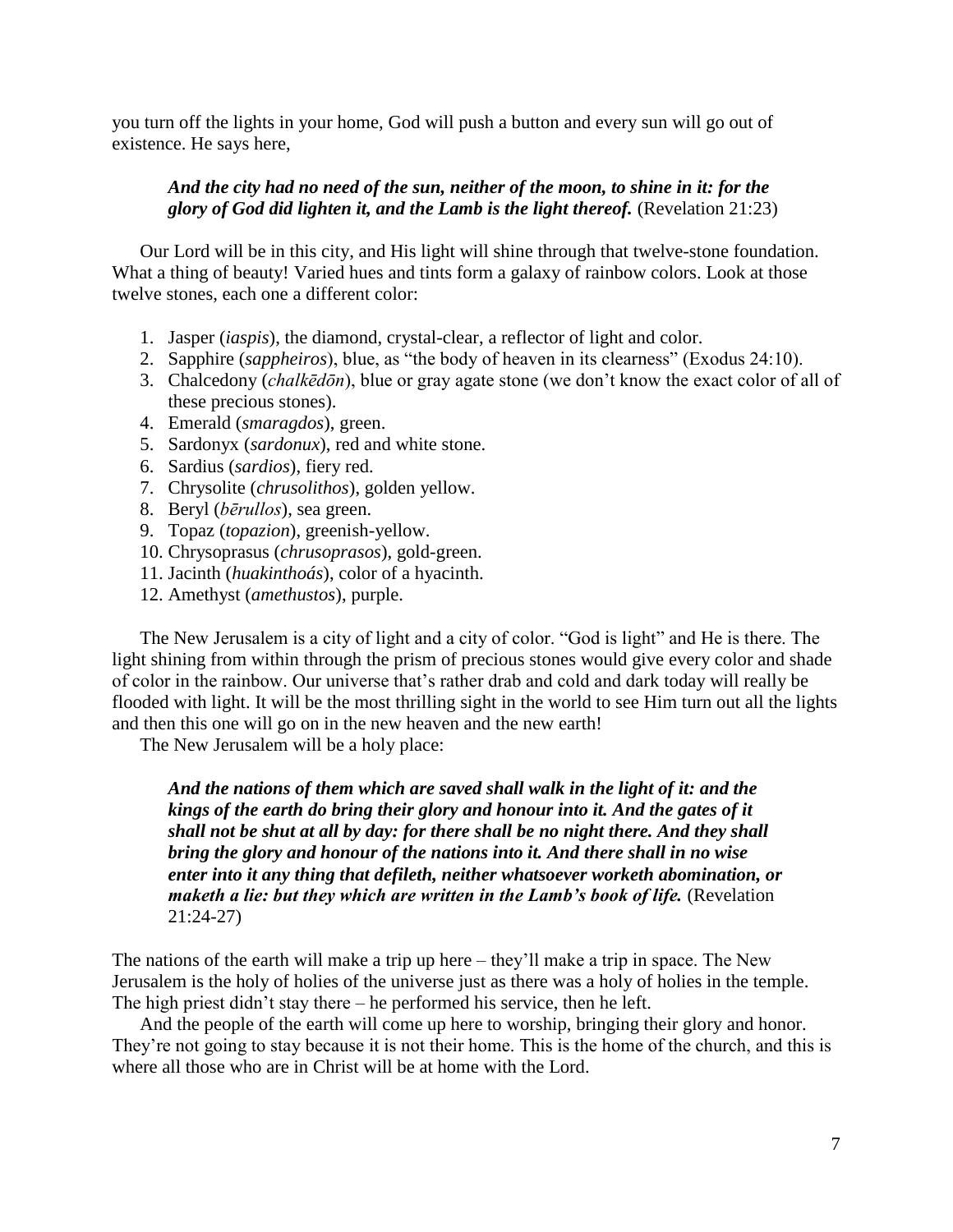A place like this, may I say, is one of the most thrilling places to look at, but actually, that is not the chief function of the city.

#### **Typography**

There is something else. Not only do we try to apprehend the topography of heaven, but notice the typography of heaven. And here our Lord uses terms of accommodation. In other words, it's difficult for you and me to get our thinking adjusted to the way heaven really will be. Therefore, He uses terminology that is typical, and here are examples of it. These things that He mentions are beyond our experience. You will notice several of them? Again, we will not attempt to be exhaustive, but simply make some suggestions to stimulate your thinking.

# *No Tears*

# *And God shall wipe away all tears from their eyes; and there shall be no more death, neither sorrow, nor crying, neither shall there be any more pain: for the former things are passed away.* (Revelation 21:4)

Now that is something that you and I have never seen  $-$  a world or a city or a community or a home or a person who has never shed a tear.

Ours is a world that's filled with tears. A book on anthropology that was quoted recently in the newspaper has this statement which interests me a great deal. Of course, the author uses the terminology of the anthropologist:

Man is the only animal born into this world that cannot take care of himself. He cannot protect himself, he cannot sustain himself. The only thing he can do when he comes into this world is cry. That's all we do on our own, and that's the first thing we do. We make our entrance into this world crying, and we make it loud and long, for you and I are in a world filled with tears.

Now tears are the badge of heartbreak, home-break, and disappointment. We are in that kind of world today. Won't it be wonderful to be in a city – regardless of its shape – where there will be no more tears? The apostle Paul wrote,

# *For to me to live is Christ, and to die is gain … For I am in a strait betwixt two, having a desire to depart, and to be with Christ; which is far better.* (Philippians 1:21, 23)

To be at home with the Lord means no more tears, never again a tear. As a pastor, I've seen too many of them. We never miss a week without seeing tears. I saw them this week again – heartbreak! Oh, my beloved, this world, as an agnostic said, is a veil of tears. From his viewpoint, that's exactly what it is, a veil of tears. And I tell you, unless you are a pilgrim and stranger down here and headed for the Celestial City where our Lord is going to wipe away all tears, you are apt to become very discouraged.

### *No Death*

Now will you notice a second thing which is beyond our experience: "And there shall be no more death." Death is something that is universal in this world today – "in Adam all die." There's not a city today or any community that does not have a cemetery. One of the many, multitudinous problems of Southern California is finding a place to bury people. That's a real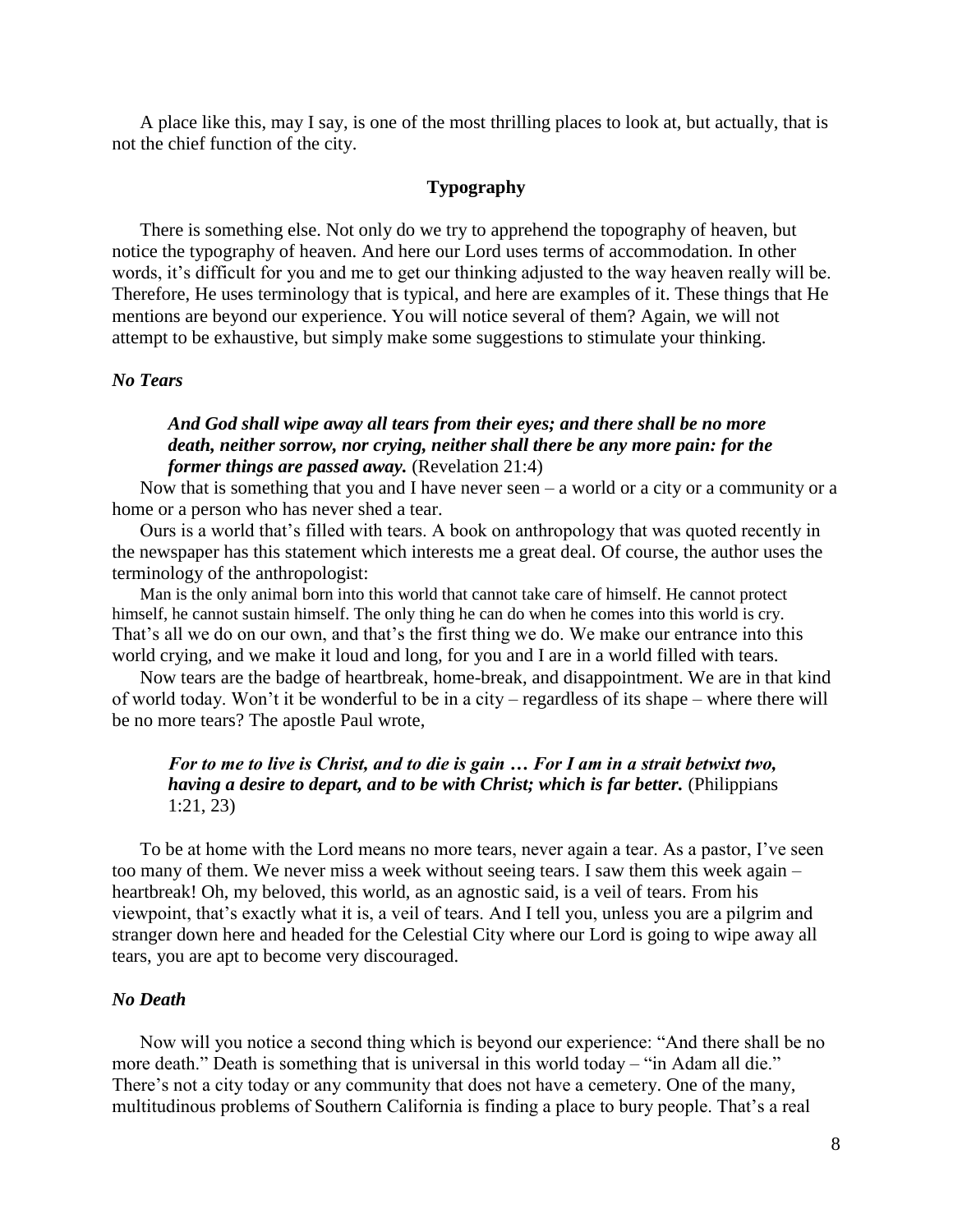problem today. It will be wonderful to be in a city in which that's no problem at all because there will be no one dying. There will be no more death. Aren't you tired of going to the cemetery? I think every pastor will be glad not to have to make another trip out there. That would be wonderful. The undertaker is going to be out of business, the cemetery will be out of business. And when I mentioned this some time ago, a little boy sitting next to his father in the congregation said, "Dad, not only will the undertaker be out of business, not only will the cemetery be out of business, but you're going to be out of business." His father is an insurance man. He will be out of business also. My beloved, may I say to you, it will be wonderful to be in a place where there is "no more death, neither sorrow, nor crying, neither shall there be any more pain: for the former things are passed away" (Revelation 21:4).

#### *All Things New*

Now we come to that which to me is the high point of the New Jerusalem where we'll be at home with the Lord.

# *And he that sat upon the throne said, Behold, I make all things new. And he said unto me, Write: for these words are true and faithful.* (Revelation 21:5)

And the Lord Jesus said in effect, "Let Me sign My Name to this because this is so important: Behold, I make all things *new*."

Does that mean anything to you today? Well, it is a great encouragement to me. I'd like to make a confession to you – I make it readily and gladly – I have never attained my goal in life. I have never been the man that I have wanted to be. I have never been the husband I've wanted to be, nor have I been the father I've wanted to be. And may I say that I have never been the preacher I've wanted to be. I have never yet preached the sermon that I'd like to preach. I have found in my life that there have been hindrances, there have been frustrations, there have been disappointments. I've felt many times that things have been unfair and unjust. Have you felt that way? My Lord says, "Behold, I make all things new."

May I be personal? The Lord Jesus will say something like this: "Vernon McGee, you didn't run the race like you wanted to run it. You didn't cross the tapeline as you wanted to cross it. You didn't live as you wanted to live. But we are going to start all over again – behold, I make all things new."

I don't know about you, but I want to do it all over again. Not down here, oh my, no – I don't want to go back over my life. I would never want to do that. But what a glorious prospect to start over again! The apostle Paul wrote, "To be absent from the body is to be at home with the Lord." The New Jerusalem is the place our Lord Jesus had reference to when He said,

*… I go to prepare a place for you. And If I go and prepare a place for you, I will come again, and receive you unto myself….* (John 14:2, 3)

#### **At Home With the Lord – How?**

Let's come back where we began this message, "At home with the Lord." How are we going to get there? If anyone is in Christ, he is a new creation. Old things are passed away, and all things have become new.